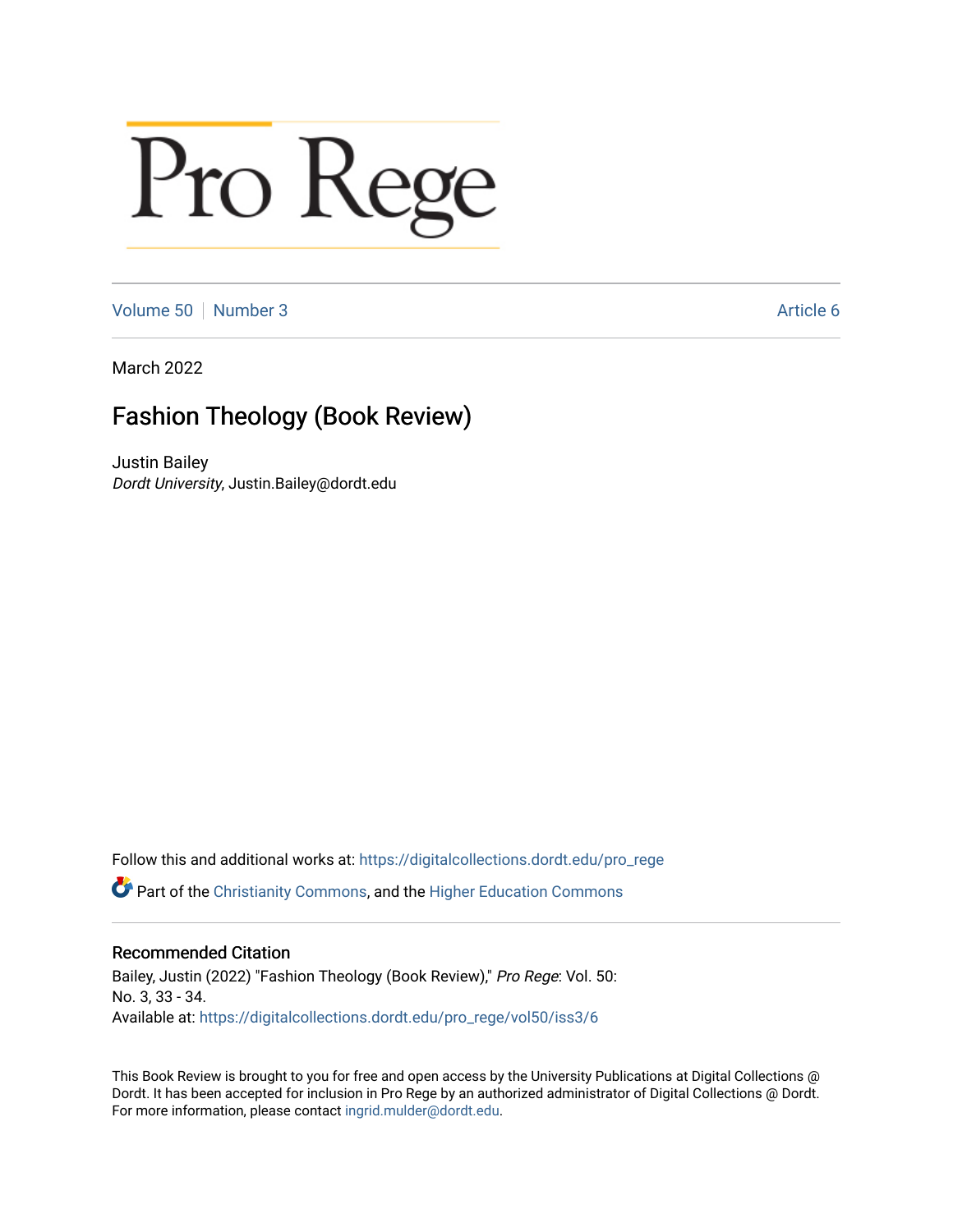## BOOK REVIEWS

*Fashion Theology*. Robert Covolo. Waco, Texas: Baylor University Press, 2020. 216pp. ISBN-10: 1481312731 and ISBN-13: 978-1481312738. Reviewed by Justin Bailey, Associate Professor of Theology, Dordt University.

Although I am a professor of theology, every so often I teach a course on Aesthetics. I imagine potential students wondering what a theologian might have to say on the subject. Theology, after all, suggests austerity, precision, and profundity, especially at a Reformed university. Aesthetics, by contrast, seems interested in surfaces, appearances, and the look and feel of things. Can a theologian offer much more than censure?

A similar dynamic may be in play for those who pick up Robert Covolo's *Fashion Theology*. Covolo, a cultural theologian with a doctorate from the Free University in Amsterdam, begins his book by acknowledging that fashion theology sounds oxymoronic. As he writes, "Fashion traffics in the new; theology traffics in the eternal. Fashion is concerned with beautifying the body; theology is concerned with beautifying the soul. Fashion evinces the frivolous; theology evokes the serious. Fashion invites arrogance; theology calls for humility. Fashion prances in with her seasonal transgressions; theology carries herself with moral solemnity" (1). And yet, as Covolo's volume goes on to show, there is a larger, more interesting story to tell.

The book's main argument visits five "sites where fashion and theology meet" (2). These are tradition, reform, public discourse, art, and everyday drama. In the first chapter, which surveys early Christian attitudes towards dress, we find a predictable concern for virtue and vice, anxiety about artifice, and a denunciation of decadence. But Covolo also highlights nuance in the tradition; rather than theologians simply rejecting fashion, we see a pattern of thoughtful engagement.

In chapter two, Covolo recruits three "unlikely allies" for fashion theology from Reformed theology: John Calvin, Abraham Kuyper, and Karl Barth. In Calvin's case, the dour picture of him turns out to be a caricature: Geneva's "sumptuary legislation"

(which regulated dress) was characteristic of the period. What is more striking is the Reformer's social concern: simplicity in dress relativized social rank, preventing the rich from covering themselves "in the blood of the poor" (26). This social dimension also concerned Kuyper, who lauded the multiformity that traditional dress displayed against the dreaded "curse of uniformity." Kuyper also had a prescient sense that fashion would become a secularizing force, itself situated by other forces. Karl Barth took up this theme as well, keenly sensitive to the ways that fashion could become hijacked by autonomous, "lordless powers." Fashion became for these thinkers a "realm where discipleship is forged (Calvin), faith advanced (Kuyper), and dark forces resisted" (44).

Chapter three, the most technical in the book, considers the relationship of fashion and theology to the public square. Here Covolo responds to two common understandings of public discourse: an intellectualist approach that seeks to strip the public square of non-rational elements ("top-down"), and an erotic approach that seeks to fashion the public square according to erotic desire ("bottomup"). In the first case, faith is displaced by shared reason; in the second place by shared desire. But both approaches are reductive: they obscure the complex interaction of faith, reason, imagination, and identity within a secular society. The author's Kuyperian instincts shine through, as he advocates for a public square that is "properly public (open to all) and secular (free from the dominance of any given comprehensive perspective), …a differentiated, pluralistic discussion that includes a variety of perspectives (religious or a-religious)" (60).

Chapter four explores fashion theology as art. After surveying classical and contemporary accounts of art, and where fashion fits into those accounts, Covolo turns his attention to a comparison